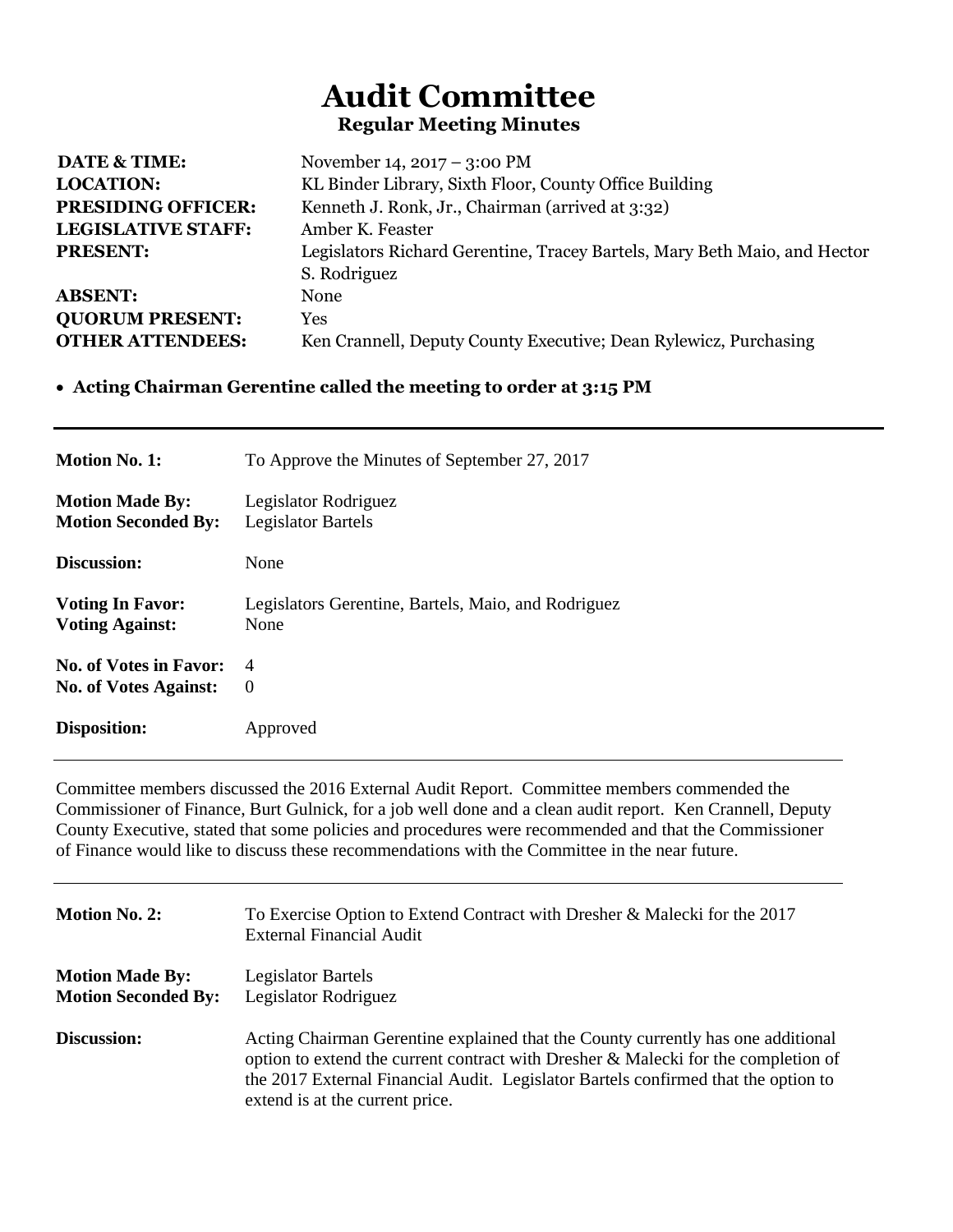| <b>Voting In Favor:</b>       | Legislators Gerentine, Bartels, Maio, and Rodriguez                                                                                                                                                                                                                                                                                                                                                                                                                                                                                                                                                                                                                                                                                                                                                                                                                                                                                                                                                                                                                                                                                                                                                               |
|-------------------------------|-------------------------------------------------------------------------------------------------------------------------------------------------------------------------------------------------------------------------------------------------------------------------------------------------------------------------------------------------------------------------------------------------------------------------------------------------------------------------------------------------------------------------------------------------------------------------------------------------------------------------------------------------------------------------------------------------------------------------------------------------------------------------------------------------------------------------------------------------------------------------------------------------------------------------------------------------------------------------------------------------------------------------------------------------------------------------------------------------------------------------------------------------------------------------------------------------------------------|
| <b>Voting Against:</b>        | None                                                                                                                                                                                                                                                                                                                                                                                                                                                                                                                                                                                                                                                                                                                                                                                                                                                                                                                                                                                                                                                                                                                                                                                                              |
| <b>No. of Votes in Favor:</b> | 4                                                                                                                                                                                                                                                                                                                                                                                                                                                                                                                                                                                                                                                                                                                                                                                                                                                                                                                                                                                                                                                                                                                                                                                                                 |
| <b>No. of Votes Against:</b>  | $\boldsymbol{0}$                                                                                                                                                                                                                                                                                                                                                                                                                                                                                                                                                                                                                                                                                                                                                                                                                                                                                                                                                                                                                                                                                                                                                                                                  |
| Disposition:                  | Approved                                                                                                                                                                                                                                                                                                                                                                                                                                                                                                                                                                                                                                                                                                                                                                                                                                                                                                                                                                                                                                                                                                                                                                                                          |
| <b>Motion No. 3:</b>          | For the Legislative Fiscal Analyst to work with the Purchasing Department to draft<br>and publish a Request for Proposal for the 2018 External Financial Audit                                                                                                                                                                                                                                                                                                                                                                                                                                                                                                                                                                                                                                                                                                                                                                                                                                                                                                                                                                                                                                                    |
| <b>Motion Made By:</b>        | Legislator Rodriguez                                                                                                                                                                                                                                                                                                                                                                                                                                                                                                                                                                                                                                                                                                                                                                                                                                                                                                                                                                                                                                                                                                                                                                                              |
| <b>Motion Seconded By:</b>    | <b>Legislator Bartels</b>                                                                                                                                                                                                                                                                                                                                                                                                                                                                                                                                                                                                                                                                                                                                                                                                                                                                                                                                                                                                                                                                                                                                                                                         |
| Discussion:                   | Committee members discussed the scope of work to be requested. Legislative<br>Fiscal analyst to confirm required scope of work with the Commissioner of<br>Finance prior to publishing. Discussion pursued on the timing of the Request for<br>Proposal.                                                                                                                                                                                                                                                                                                                                                                                                                                                                                                                                                                                                                                                                                                                                                                                                                                                                                                                                                          |
| <b>Voting In Favor:</b>       | Legislators Gerentine, Bartels, Maio, and Rodriguez                                                                                                                                                                                                                                                                                                                                                                                                                                                                                                                                                                                                                                                                                                                                                                                                                                                                                                                                                                                                                                                                                                                                                               |
| <b>Voting Against:</b>        | None                                                                                                                                                                                                                                                                                                                                                                                                                                                                                                                                                                                                                                                                                                                                                                                                                                                                                                                                                                                                                                                                                                                                                                                                              |
| <b>No. of Votes in Favor:</b> | $\overline{4}$                                                                                                                                                                                                                                                                                                                                                                                                                                                                                                                                                                                                                                                                                                                                                                                                                                                                                                                                                                                                                                                                                                                                                                                                    |
| <b>No. of Votes Against:</b>  | $\boldsymbol{0}$                                                                                                                                                                                                                                                                                                                                                                                                                                                                                                                                                                                                                                                                                                                                                                                                                                                                                                                                                                                                                                                                                                                                                                                                  |
| Disposition:                  | Approved                                                                                                                                                                                                                                                                                                                                                                                                                                                                                                                                                                                                                                                                                                                                                                                                                                                                                                                                                                                                                                                                                                                                                                                                          |
| <b>Motion No. 4:</b>          | To discuss contracting for the performance of Agreed Upon Procedures over the<br>Sheriff's Department                                                                                                                                                                                                                                                                                                                                                                                                                                                                                                                                                                                                                                                                                                                                                                                                                                                                                                                                                                                                                                                                                                             |
| <b>Motion Made By:</b>        | <b>Legislator Bartels</b>                                                                                                                                                                                                                                                                                                                                                                                                                                                                                                                                                                                                                                                                                                                                                                                                                                                                                                                                                                                                                                                                                                                                                                                         |
| <b>Motion Seconded By:</b>    | Legislator Rodriguez                                                                                                                                                                                                                                                                                                                                                                                                                                                                                                                                                                                                                                                                                                                                                                                                                                                                                                                                                                                                                                                                                                                                                                                              |
| Discussion:                   | Committee members discussed past information received from the Sheriff's<br>Department. Committee members were in agreement that the amount of<br>information provided did not fulfill expectations generated from prior discussions<br>with the Sheriff's Department, that the 2009 Agreed Upon Procedures Report<br>contains recommendations that are concerning, and that follow up to the Report is<br>desired. Further, Legislator Bartels expressed concern that the Office of the<br>Comptroller is not being provided the necessary information to adequately<br>perform reviews of the Sheriff Department's bank reconciliations and cash<br>accounts as the Sheriff's Department had previously led the Committee to believe.<br>The Legislative Fiscal analyst explained that several firms were reached out to in<br>order to obtain quotations to replicate the Sheriff's Department 2009 Agreed Upon<br>Procedures Report with the addition of an analysis of internal controls over cash<br>and that two quotations were received. Committee members discussed the<br>quotations, the qualifications of the two responding firms, the cost of the<br>procedures, and the timing of the procedures. |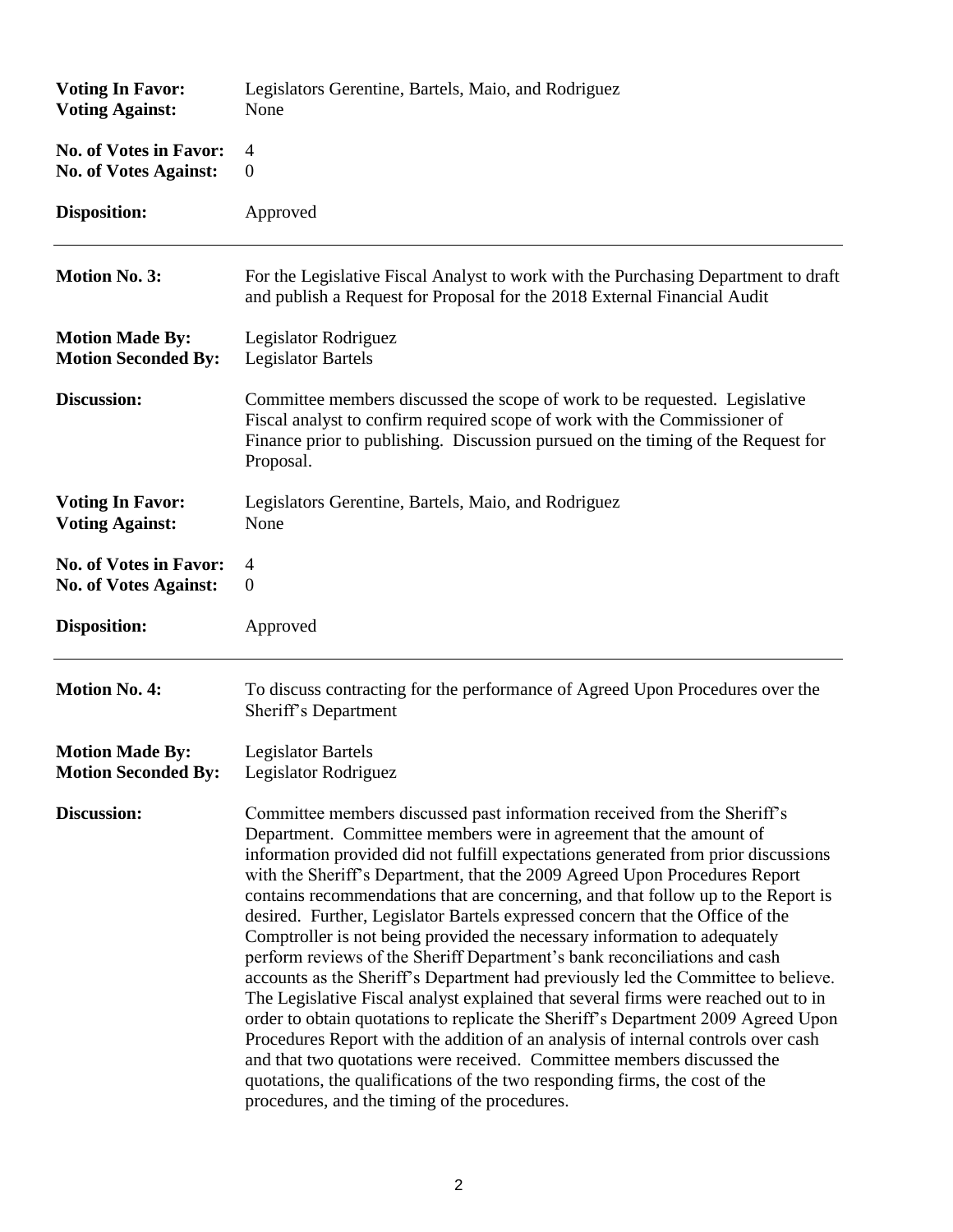| <b>Motion No. 5:</b>          | To approve contracting for the performance of Agreed Upon Procedures over the<br>Sheriff's Department                                                                                                                                                                                                                                                                                                                                                                            |
|-------------------------------|----------------------------------------------------------------------------------------------------------------------------------------------------------------------------------------------------------------------------------------------------------------------------------------------------------------------------------------------------------------------------------------------------------------------------------------------------------------------------------|
| Discussion:                   | Committee members agreed to engage with RBT CPA's, LLP for the performance<br>of Agreed Upon Procedures over the Sheriff's Department, contingent on pricing<br>negotiations which the Legislative Fiscal Analyst is to facilitate.                                                                                                                                                                                                                                              |
| <b>Motion Made By:</b>        | Legislator Gerentine                                                                                                                                                                                                                                                                                                                                                                                                                                                             |
| <b>Motion Seconded By:</b>    | Legislator Maio                                                                                                                                                                                                                                                                                                                                                                                                                                                                  |
| <b>Voting In Favor:</b>       | Legislators Gerentine, Bartels, Maio, Rodriguez, and Ronk                                                                                                                                                                                                                                                                                                                                                                                                                        |
| <b>Voting Against:</b>        | None                                                                                                                                                                                                                                                                                                                                                                                                                                                                             |
| <b>No. of Votes in Favor:</b> | 5                                                                                                                                                                                                                                                                                                                                                                                                                                                                                |
| <b>No. of Votes Against:</b>  | $\overline{0}$                                                                                                                                                                                                                                                                                                                                                                                                                                                                   |
| <b>Disposition:</b>           | Approved                                                                                                                                                                                                                                                                                                                                                                                                                                                                         |
| <b>Motion No. 6:</b>          | To amend the Family Court Agreed Upon Procedures Request for Proposal to<br>restart the bidding process under more specific terms                                                                                                                                                                                                                                                                                                                                                |
| <b>Motion Made By:</b>        | Legislator Rodriguez                                                                                                                                                                                                                                                                                                                                                                                                                                                             |
| <b>Motion Seconded By:</b>    | Legislator Maio                                                                                                                                                                                                                                                                                                                                                                                                                                                                  |
| Discussion:                   | Chairman Ronk suggested that the Committee has two options: 1) engage one of<br>the responders who submitted a proposal, or 2) re-open the Request For Proposal<br>(RFP). Committee members voiced their preference and discussed the variance in<br>pricing from the two responders. Committee members were in agreement that the<br>RFP should be revised to contain a more specific scope of services so that<br>responders are under the same understanding of the workload. |
| <b>Voting In Favor:</b>       | Legislators Gerentine, Bartels, Maio, Rodriguez, and Ronk                                                                                                                                                                                                                                                                                                                                                                                                                        |
| <b>Voting Against:</b>        | None                                                                                                                                                                                                                                                                                                                                                                                                                                                                             |
| <b>No. of Votes in Favor:</b> | 5                                                                                                                                                                                                                                                                                                                                                                                                                                                                                |
| No. of Votes Against:         | $\boldsymbol{0}$                                                                                                                                                                                                                                                                                                                                                                                                                                                                 |
| <b>Disposition:</b>           | Approved                                                                                                                                                                                                                                                                                                                                                                                                                                                                         |

## **New Business:**

## **Old Business:**

Legislator Bartels expressed interest in discussing an analysis of how personnel expenditures are distributed by Family of Woodstock, as well as discussing the jail population study performed by the Center for Governmental Research on Chemung County, NY for similar analysis of the Ulster County jail population at the next upcoming Audit Committee meeting.